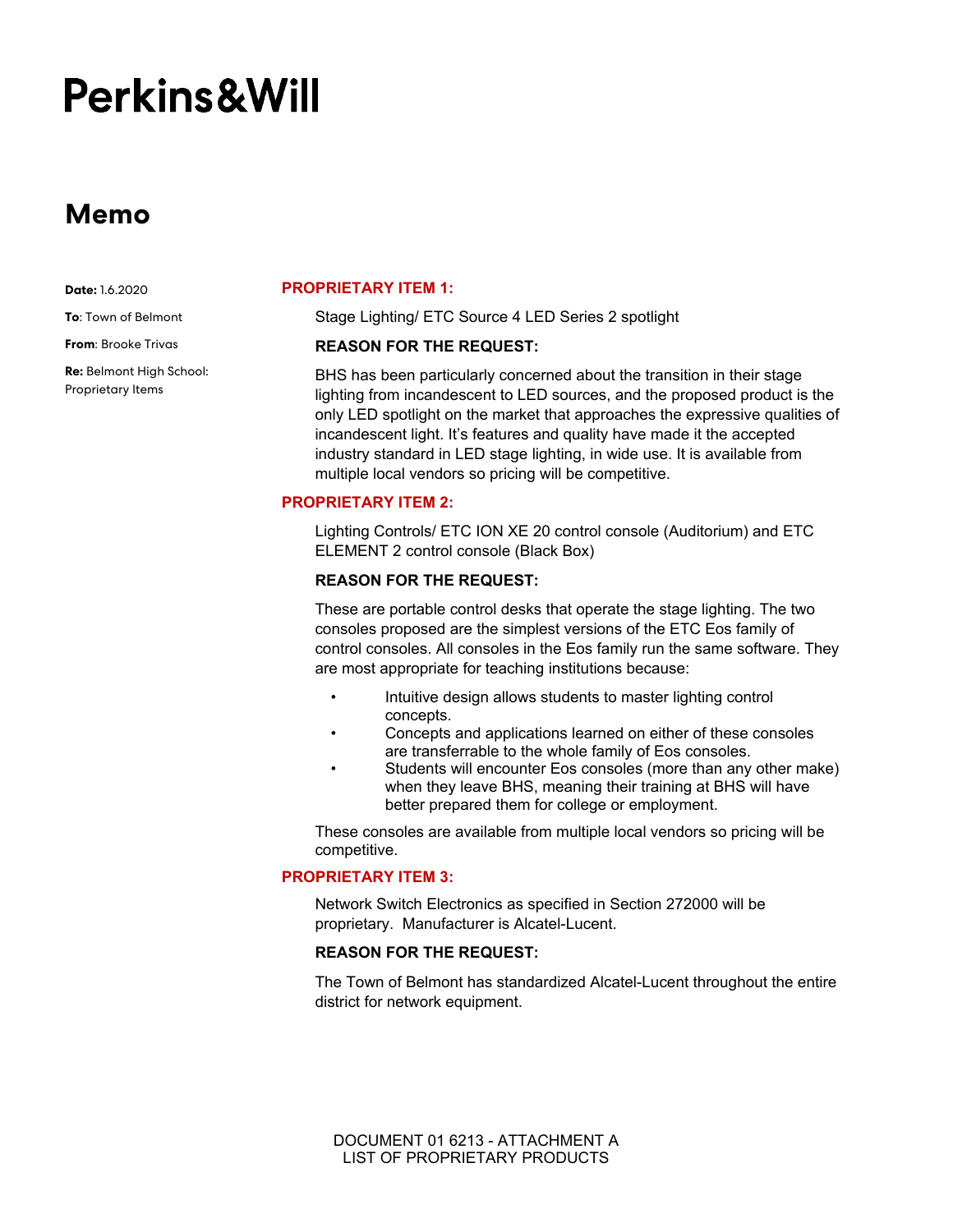**Date:** 1.6.2020 **Re:** Belmont High School: Proprietary Items

#### **PROPRIETARY ITEM 4:**

Wireless access points and Controllers/ Alcatel-Lucent.

#### **REASON FOR THE REQUEST:**

The Town of Belmont has standardized Alcatel-Lucent throughout the entire district for wireless equipment and controllers.

#### **PROPRIETARY ITEM 5:**

School Guard Glass

#### **REASON FOR THE REQUEST:**

School Guard Glass has been designed to fit into windows. Glazing pockets hold glass between  $\frac{1}{4}$  and 1  $\frac{1}{2}$  thick can easily accommodate our products. During the initial testing we found that typical windows and doors are usually not as strong as our glass is. The result was that the door and window parts would often break apart before our glass would fail. We developed methods of installation that will strengthen doors and windows so they are stronger than ever once the glass is installed. School guard installers has gone through a training class to learn the techniques required to securely install the products.

## **PROPRIETARY ITEM 6:**

FERO Break-away Fire Release Connector

#### **REASON FOR THE REQUEST:**

FERO Break-Away Fire-Release Connector is required for bracing the firewall under normal use. The break-away connector is to allow the building to maintain the integrity of the firewall and extend the fire escape times. After reasonable investigation and exploring other feasible alternatives, we have determined that there is no other equivalent product that has been tested that will provide the same level of safety for maintaining the integrity of the firewall. In the best interest of the owner and public at large we would recommend that FERO Break-Away Fire-Release Connector be included in the specifications for the project.

## **PROPRIETARY ITEM 7:**

Lenel, On-Guard, by United Technologies, Access Control System

# **REASON FOR THE REQUEST:**

Access Control System to roll into the Belmont 911 security system with Lenel backbone last updated in 2016